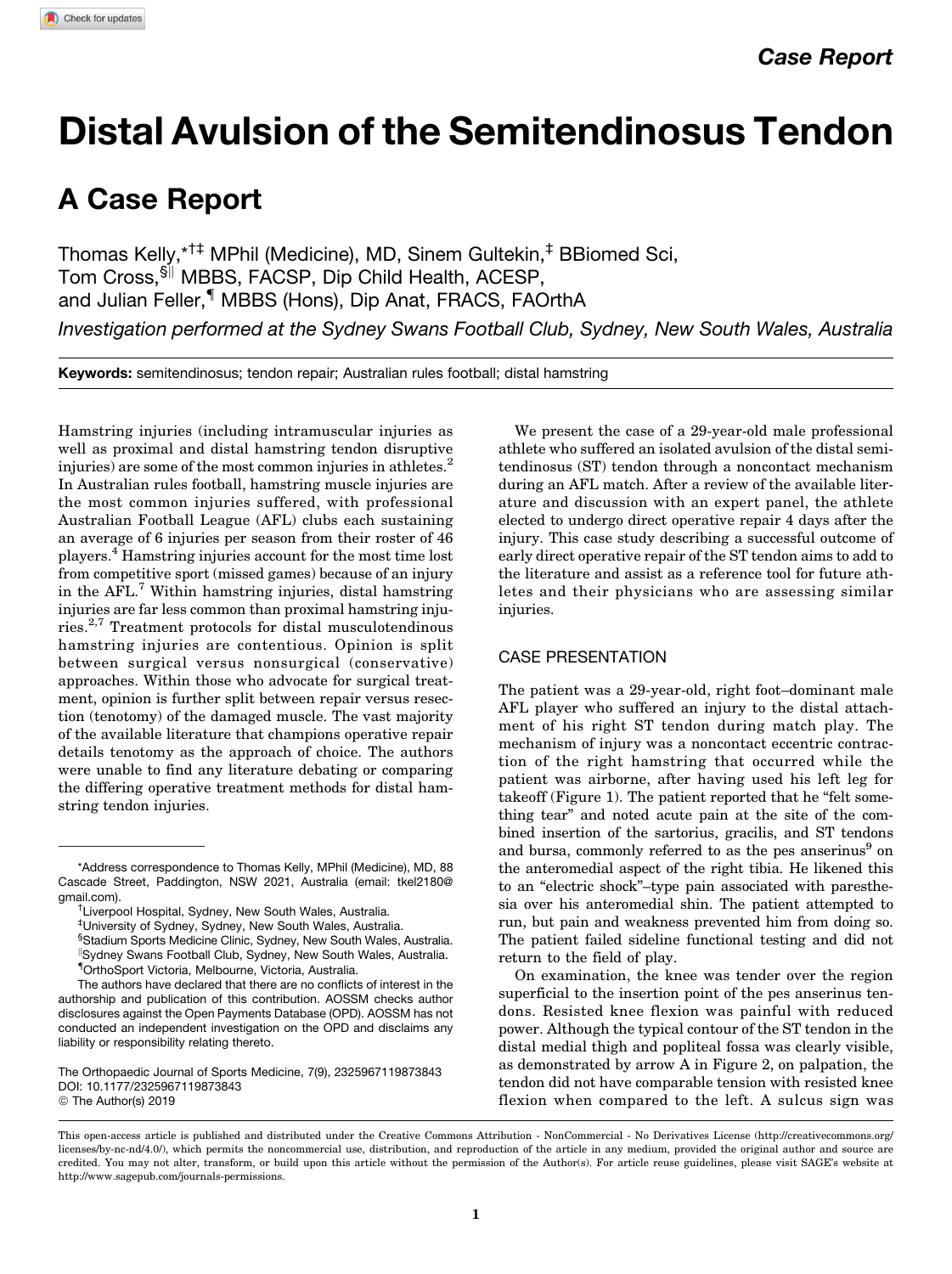

Figure 1. Mechanism of injury: an eccentric contraction of the right hamstring during a center bounce.



Figure 2. Arrow A indicates the remaining normal contour of the semitendinosus tendon in the distal thigh. Arrow B indicates a sulcus sign over the site of the semitendinosus insertion, and also represents the area of maximal tenderness.

evident in the pes anserinus anatomic area, where the ST tendon insertion was torn.

The patient had no significant history of hamstring injuries or other injuries to his right knee, nor did he report any feeling of discomfort preceding the injury. The patient had received physical therapy on his right hip for nonspecific muscular tightness before the match, which resolved during the warm-up and did not trouble him during the game. The patient was otherwise fit and well and was on no medication. In particular, there was no history of oral or injectable medications, specifically corticosteroids, which could have weakened the tendon locally or systemically.<sup>12</sup>

Ultrasound was the initial imaging method performed 2 days after the injury. Findings were inconclusive but indicated a potential distal ST tendon rupture or avulsion. Because of the unusual nature of the injury and the inconclusive ultrasound findings, further imaging was sought. Radiography revealed no fractures or avulsions. Magnetic resonance imaging (MRI) of such soft tissue injuries is considered to have the highest sensitivity.<sup>8</sup> MRI confirmed an ST tendon avulsion from the pes anserinus (Figure 3). An unusually large, intact vinculum was seen to run from the avulsed ST tendon inferiorly, blending fibers onto the medial gastrocnemius and attaching on the shaft of the tibia 18 cm below the knee joint.

An extensive literature search yielded few relevant studies for this specific injury.<sup>1,8-11</sup> After a discussion of the treatment options, the patient elected to undergo surgical repair.

During surgery, under tourniquet control, a longitudinal incision was made, centered over the pes anserinus and extending distally. The sartorius fascia was incised obliquely, revealing a complete avulsion of the ST tendon, with no bony fragment avulsion evident, and leaving an adjacent periosteal cuff. A longitudinal incision was made in the fascia distal to this to explore the vinculum of the ST tendon. Hemorrhaging was noted at the distal attachment into the fascia overlying the medial gastrocnemius and adjacent periosteum. No discrete tear was identified, and no intervention was undertaken.

The avulsed ST tendon was tied and repaired back to the periosteal cuff with 2 No. 2 FiberWire sutures (Arthrex) (Figure 4). The wound was irrigated, and layered closure was undertaken.

For immediate postoperative management, a hinged/ nonhinged knee brace with a cryotherapy option (Cryo/ Cuff; OPC Health) was applied to the knee. The patient was allowed to bear weight as tolerated from postoperative day 2. Figure 5 shows the postoperative scar.

### OUTCOME AND FOLLOW-UP

The outpatient review on postoperative day 7 demonstrated good knee flexion against gravity, and improved power was noted when compared to the preoperative state. From postoperative day 10, the patient began stationary cycling, performing strength-based exercises in the gymnasium, and using the rowing ergometer, which he tolerated without pain. The patient iced the surgical site after any exercise and continued to do so for a period of 4 weeks. He noted improved strength and pain tolerance on a daily basis. At 3 weeks postoperatively, he began running on an AlterG Anti-Gravity Treadmill (AlterG) before resuming full contact training with the team at 7 weeks. By 9 weeks, the patient was symptom free with symmetrical thigh muscle bulk and strength. Follow-up ultrasound demonstrated the resolution of preoperative hemorrhaging and perioperative inflammation. At this juncture, he returned to match play. The patient was able to complete the remainder of the season, playing all 6 remaining matches, including the finals series, injury and pain free. At follow-up 2 years postoperatively, the patient retired from professional Australian football. He retired because of chronic ankle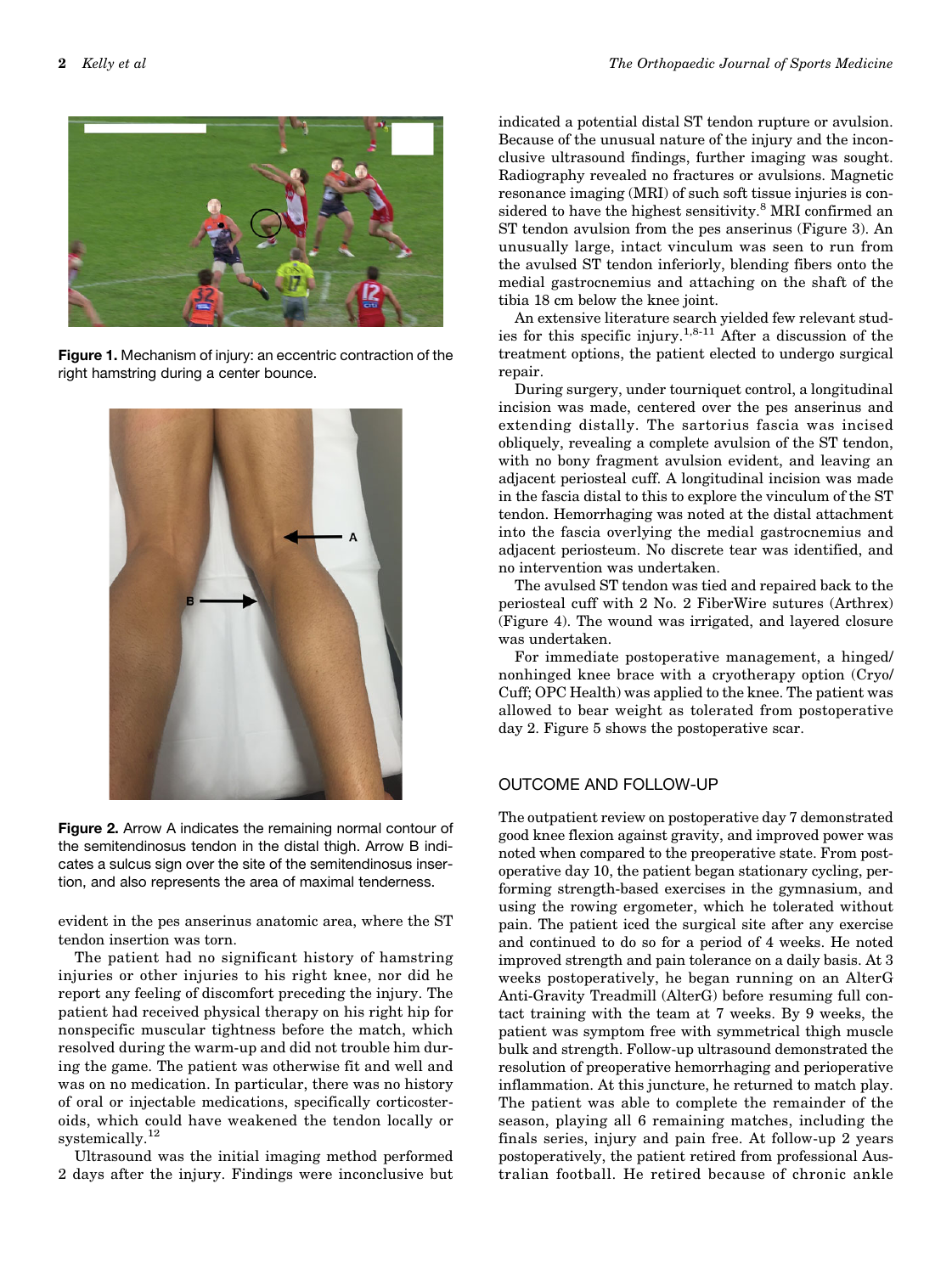

Figure 3. The distal semitendinosus tendon (arrows) separated from the insertion site at the anteromedial tibia.



Figure 4. The avulsed distal semitendinosus tendon (arrow) being reattached to its periosteal site at the pes anserinus being reattached to its periosteal site at the pes anserinus<br>(star). Figure 5. Postoperative longitudinal incision centered over

instability that predated the ST tendon rupture and had no further problems from his distal hamstring injury. He continues to play social basketball and has taken up the sport of ocean swimming. MRI and ultrasound conducted 3 years postoperatively (Figure 6) demonstrated sound attachment of the ST tendon to the anteromedial tibia, with no evidence of inflammation or retraction.

#### **DISCUSSION**

The hamstring muscle complex consists of the biceps femoris, semimembranosus, and ST muscles.<sup>15</sup> The vast majority of hamstring injuries occur in the proximal part of these muscles,<sup>2</sup> and when a distal tendon rupture does occur, it more commonly involves an injury to the biceps femoris.<sup>8</sup> In a longitudinal study of injuries in professional soccer players over 12 seasons, damage to the biceps femoris accounted for 83% of all hamstring injuries, with the semimembranosus and ST accounting for 12% and 5%, respectively.7 There is limited literature available regarding the management of distal hamstring injuries and less still specifically regarding the distal section of the ST muscle. In



the pes anserinus.

the study by Hallén and Ekstrand<sup>7</sup> of elite football (soccer) players in 89 professional teams between 2001 and 2013, hamstring injuries were found to account for 34.3% of all muscle injuries (the most prevalent category). Of that group, in the period from 2007 to 2013, only 2.4% had an injury of the ST muscle, and 0.4% had complete tendon disruption as sustained by the player in this study.<sup>7</sup> The rarity of this injury has led to the paucity of literature published on its management, leading to no clear consensus of opinion.

Within the available literature, there is ongoing debate between conservative (nonoperative) versus operative treatment of distal ST tendon injuries. Cooper and Conway<sup>5</sup> provide the most relevant analysis of this initial management dilemma in their case series of distal ST tendon ruptures in elite-level athletes. Of the 17 athletes who were able to be followed to the completion of rehabilitation and return to play, 5 of the 12 of those who attempted conservative treatment failed and subsequently underwent delayed operative treatment. The remaining 7 players were successfully managed conservatively back to play. All of the athletes who underwent acute surgical management returned to play  $(n = 5)$ .<sup>5</sup>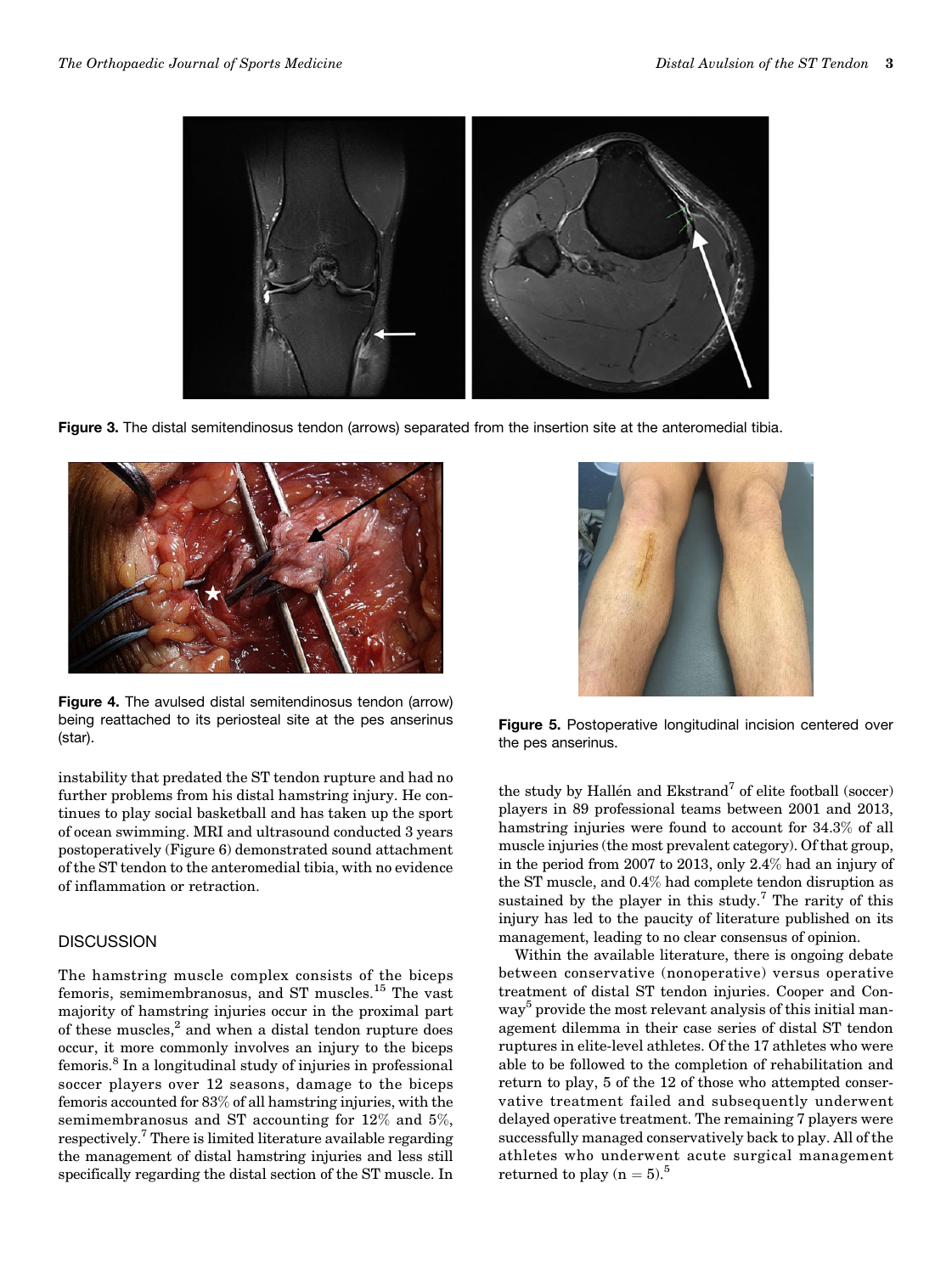

Figure 6. Postoperative magnetic resonance imaging and ultrasound demonstrating the reattached tendon with some surrounding postoperative change. No other complications were identified.

Within those who advocate for surgical management, there is divided opinion about whether direct repair of the damaged tendon or resection (tenotomy) is the surgical gold standard. Elective tenotomy of the ST tendon is common, as the ST tendon is regularly harvested as the graft of first choice for anterior cruciate ligament (ACL) repair.<sup>8,11</sup> There is literature providing evidence of regeneration of the distal ST tendon after such tenotomy and its use as an ACL graft,  $^{13}$  with over 85% of those undergoing the procedure demonstrating radiological evidence of regrowth within 33 months postoperatively.<sup>14</sup> However, there are concerns as to ongoing complications that may be sustained as a result of tenotomy of the ST tendon. Konrath et al<sup>8</sup> analyzed 20 patients 2 years after ACL reconstruction employing a distal hamstring graft and noted substantially altered muscle-tendon properties (disturbed anatomy, muscle strength deficits) in the operated limb. Contrary to the above, there are also numerous reports of elite-level athletes returning to professional sport with no or minimal complications.<sup>6</sup> Further investigation needs to be conducted into the different findings published.

All the elite athletes who underwent operative management (acute and delayed) in the case series by Cooper and Conway<sup>5</sup> case series underwent tenotomy. The authors have only been able to identify 2 case studies of surgical management in distal ST tendon injuries in which tenotomy was not the surgical choice. One study repaired the distal ST tendon using tenodesis to the sartorius.<sup>10</sup> A second study used tenodesis of an avulsed and retracted distal ST tendon to the gracillis.<sup>1</sup> Of note, this second study was published 2 years after the time of our athlete's injury and hence was not considered at the time.

Another consideration that was taken into account for the management of this injury in an elite-level athlete was time until return to play. Distal hamstring injuries have already been shown to have a longer time to return to play than proximal injuries, and those with distal injuries to the musculotendinous junction have the longest delay in the time to return to play compared with other injuries to the hamstring muscles.<sup>13</sup> Cooper and Conway<sup>5</sup> further highlighted that those who undergo conservative management had a delayed return to play compared with those who underwent acute operative management (average time discrepancy, 3.6 weeks). Of note, those who initially underwent conservative management and failed (5/12 of the conservative management group) had a much longer return to competition, with an average time delay of an additional